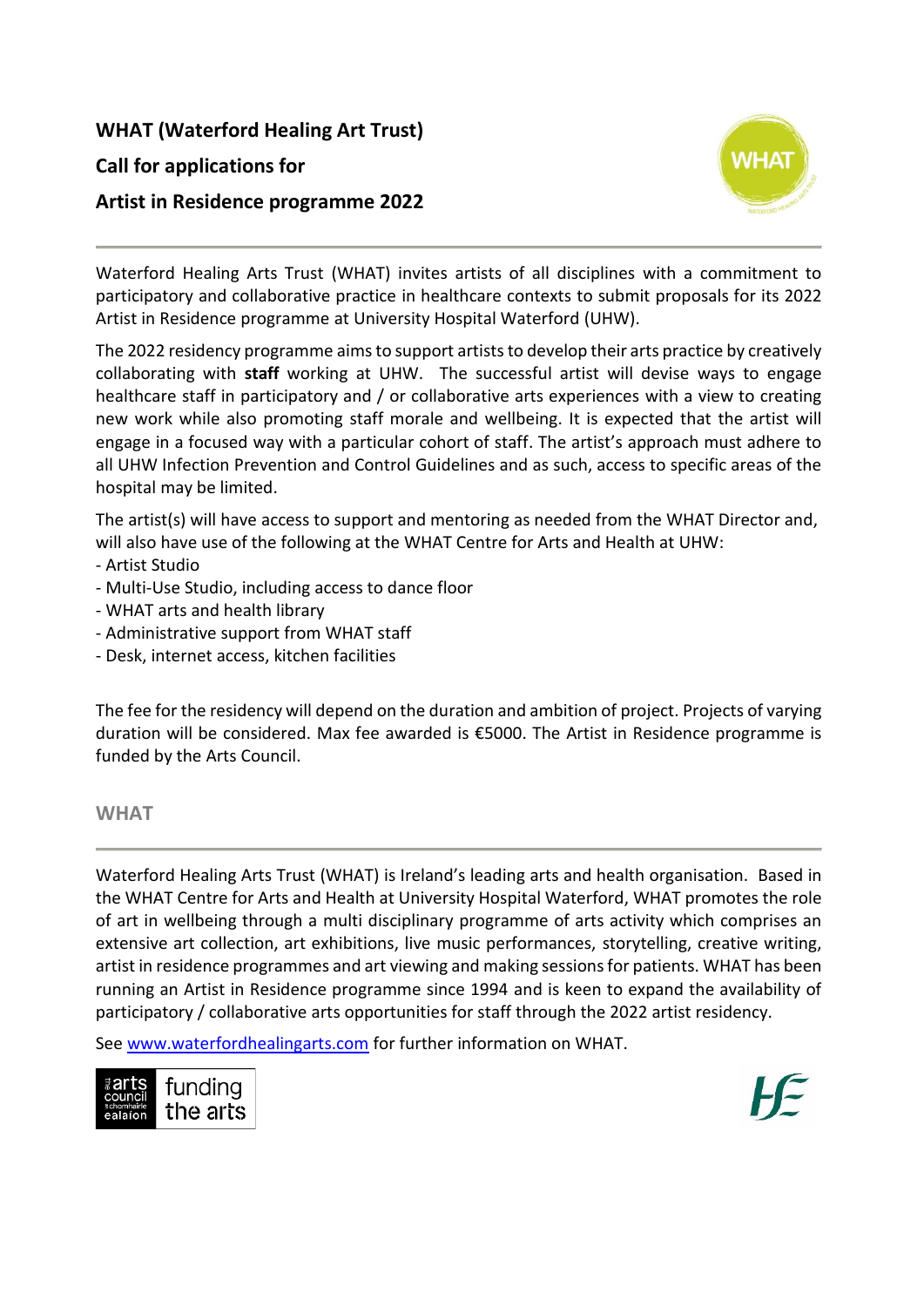## **The hospital context**

The acute hospital community is not one homogeneous body but a number of sub-communities (outpatients, inpatients, groups of chronically ill patients such as those on dialysis etc, and the associated healthcare staff for each of these sub-communities) each with a different relationship with the institution in terms of the patient's condition, duration and frequency of stay etc. The hospital can be a rewarding but challenging place for an artist to work. Often progress can be slow. There are a number of technical restrictions imposed on the delivery of participatory / collaborative programmes and the presentation of artwork, performances and arts experiences in terms of space, health and safety and infection control. The turnover of patients and movement of staff makes communication particularly challenging.

The challenge of engaging people at University Hospital Waterford in creative programmes has been embraced by various artists over the years in many different ways. For details, please see:

[http://www.waterfordhealingarts.com/what-we-do/for-health-service-users/artist-in](http://www.waterfordhealingarts.com/what-we-do/for-health-service-users/artist-in-residence/)[residence/](http://www.waterfordhealingarts.com/what-we-do/for-health-service-users/artist-in-residence/)

#### and

[https://www.artsandhealth.ie/case-studies/waterford-healing-arts-trust-artist-in-residence](https://www.artsandhealth.ie/case-studies/waterford-healing-arts-trust-artist-in-residence-programme/)[programme/](https://www.artsandhealth.ie/case-studies/waterford-healing-arts-trust-artist-in-residence-programme/)

See als[o An Introduction to Arts and Health // 10 Things to Consider](https://www.artsandhealth.ie/guidelines/an-introduction-to-arts-and-health-10-things-to-consider/) a resource document written by Mary Grehan and published by Waterford Healing Arts Trust. This resource has been designed for healthcare professionals, artists and others who want to learn more about arts and health practice and may be at the early stages of planning an arts and health project.

# **Application Process**

The artist(s) will be selected through a process of open competition. Criteria for selection will be:

- Quality of the artist's participatory / collaborative practice
- The 'fit' between the artist's practice and the hospital environment
- Level of relevant experience
- Commitment to the role of the arts in a healthcare context
- The responsiveness of the artist's practice to the context
- The innovation of the artist's approach
- Availability of the artist

Short-listed applicants may be invited to attend for interview.